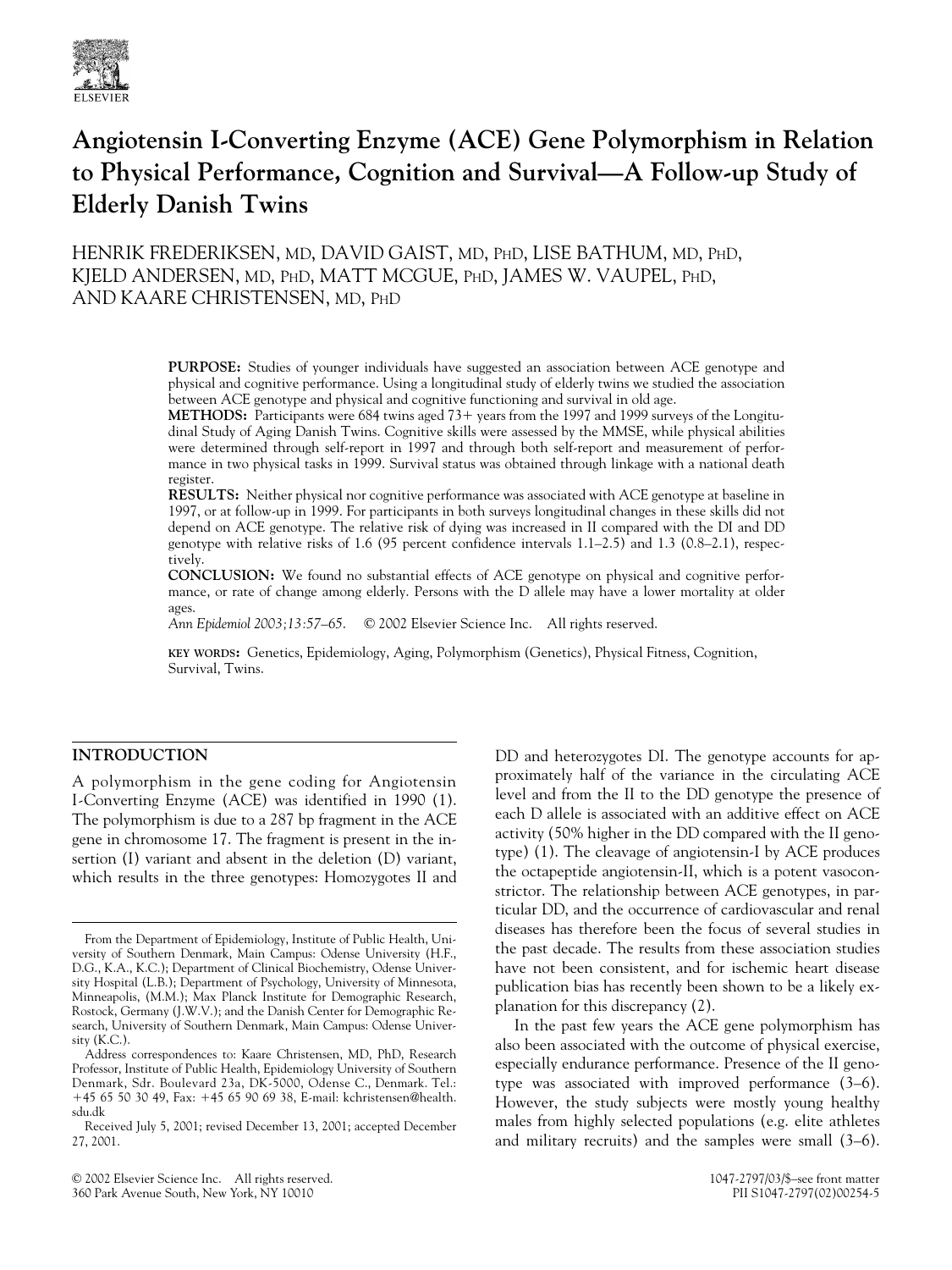#### **Selected Abbreviations and Acronyms**

ACE = Angiotensin I-Converting Enzyme  $AD = Alzheimer's$  disease  $LSADT = longitudinal study of aging Danish twins$  $MZ = monozygotic$  $ADL =$  activities of daily living  $MMSE = mini$  mental state examination  $DZ =$ dizygotic  $SD = standard deviation$  $HR = hazard$  rates

Physical performance is important for younger people but even more so among the elderly where physical performance together with cognitive function determine whether life can be lived independently. Cognitive impairment and dementia have also been reported to be associated with ACE genotype, although recent studies have come to opposite conclusions regarding ACE genotype and risk for Alzheimer's disease (AD) (7, 8). An increased risk of AD was associated with the I allele in one study (7), but the D allele in another (8).

Survival to old age has also been suggested to be influenced by ACE genotype since a German study found an increased frequency of the DD genotype in octogenarians (9). This finding could not, however, be confirmed in two large studies of centenarians (10, 11). Studies of elderly twins have found evidence of substantial genetic influence on both physical (14) and cognitive functioning (15, 16) as well as a moderate genetic influence on life span (17). Twin studies have mostly been used for determining the relative contribution of genes and environment to the variation of a phenotype but less so for identifying specific genetic variants of importance. Based on the previous association studies and the fact that the renin-angiotensin system is involved in cardiovascular and renal homeostasis and that ACE activity and angiotensin receptors can be demonstrated in various peripheral tissues including skeletal muscle (12) and brain (13) it seems conceivable that the I/D polymorphism that is associated with the circulating ACE activity could be associated with physical and cognitive function and survival at older ages. We therefore found it relevant to investigate the possible relations of ACE genotype to physical and cognitive abilities in a large sample of older Danish twins who are being followed longitudinally. This twin cohort provided the evidence for a substantial genetic component to the phenotypes we study. Here we use the twin cohort as a longitudinal study of individuals, although we take advantage of and pay attention to the dependency between the two twins within a pair. Based on the previous literature, it could be hypothesised that the II ACE genotype is associated with better physical performance in the elderly. Previous studies were not consistent enough to allow us to make specific predictions about the relationship of ACE genotype to cognitive performance and survival. Due to the well-established association between the I/D genotype and the stepwise phenotypic expression of the ACE gene (1) it could further be hypothesized that any association with examined phenotypes would result in stepwise trends in the differences.

## **MATERIAL AND METHODS**

## **Study Population**

The population in this study was drawn from the 1997 and 1999 surveys of the longitudinal study of aging Danish twins (LSADT) which has been described in detail elsewhere (18). In brief, the LSADT began in 1995 and is an ongoing longitudinal study of twins born before 1929 and identified in The Danish Twin Registry. The Danish Twin Registry includes all twins born in Denmark between 1870 and 1910, and same-sex pairs born between 1911 and 1930. The LSADT participants are interviewed every second year in their homes by lay interviewers from the Danish National Institute of Social Research who have substantial experience in interviewing the elderly. The 1997 survey comprised 2172 individuals corresponding to a participation rate of 78.7 percent. We subsequently asked individuals from pairs where both twins participated in the interview study ( $n = 974$ ) to allow a trained technician to visit them in their homes and draw a sample of blood. Blood was sampled from 689 individuals (Fig. 1) and ACE genotype was determined in 554. For 130 monozygotic (MZ) twins, the ACE genotype was determined for one twin in the pair and was then assigned to the co-twin. Genotyping failed due to technical problems in 5 cases. The study population from the 1997 survey therefore consisted of 684 individuals of whom 547 were reassessed in 1999 (Fig. 1).

As twin zygosity was determined through a self-report questionnaire, a method that has been shown to result in less than 5 percent misclassification (19), the number of misclassified MZ twins was very small.

### **Genotyping**

The ACE genotyping was done according to Rigat et al (20). To avoid the earlier reported mistyping of ACE heterozygotes (ID genotypes misclassified as DD) (21, 22), all samples typed as DD were reamplified as described by Shanmugam et al (21) with another set of primers in the presence of a positive control (ID/II).

#### **Physical and Cognitive Abilities**

Physical ability was assessed through self-report in 1997, and through both self-report and the measurement of performance in two physical tasks in 1999. The questions re-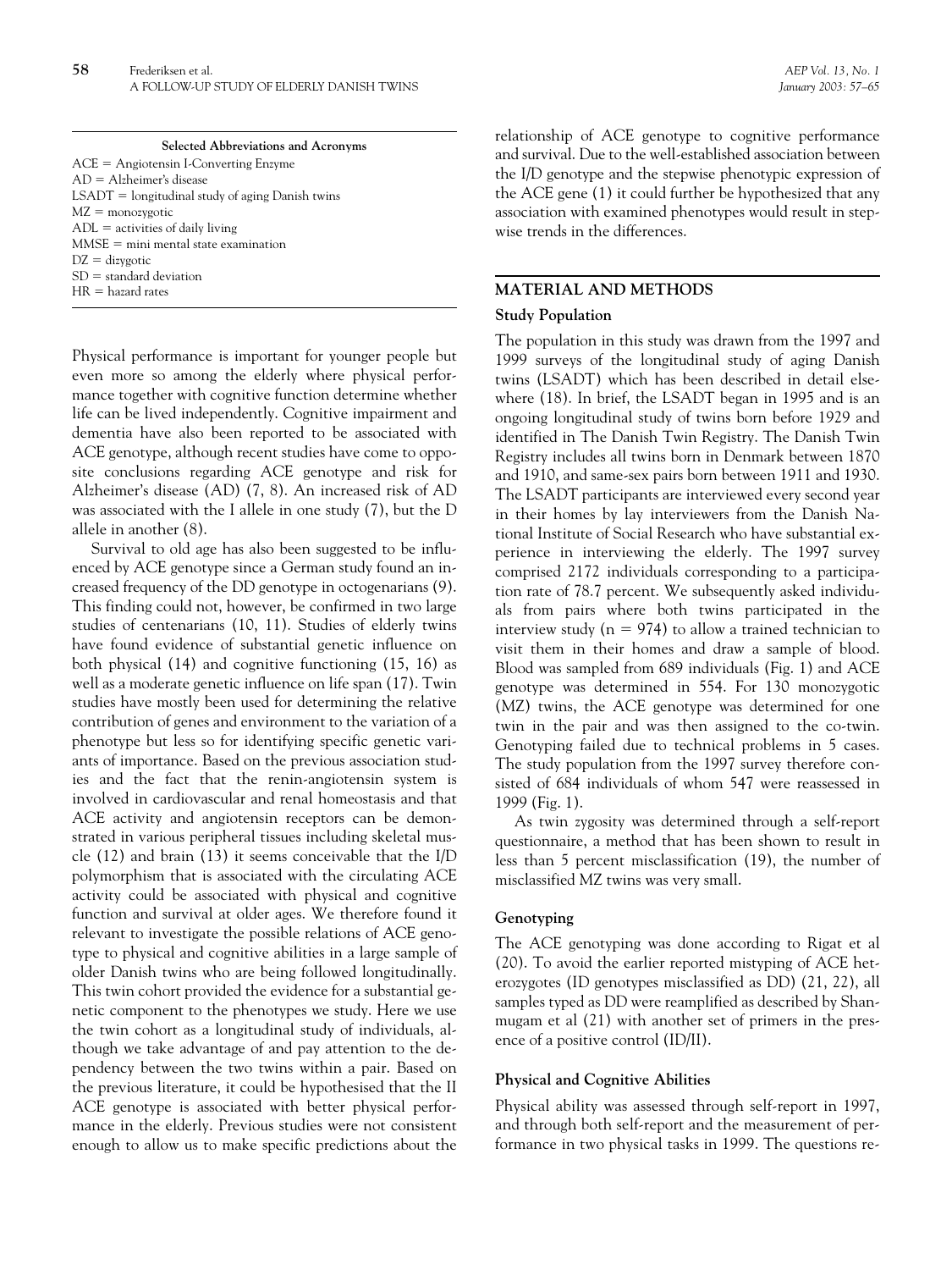

**FIGURE 1.** Flow chart of 684 ACE genotyped twins from the Longitudinal Study of Aging Danish Twins - the 1997 and 1999 surveys.

ferred to the ability on the day of the interview. Research has shown that physical abilities can be reliably and validly assessed through self-report (23). The self-reported physical abilities were determined from 26 items including items from Katz' index of activities of daily living (ADL) (24) as well as questions about demanding activities like running. This instrument has been validated in Denmark and shown to discriminate different levels of functional abilities among community dwelling elderly (25). All items were rated on a 4 to 1 scale with the response options ranging from "can do without fatigue" (4) to "cannot do" (1). To identify a quantitative subscale the items were factor analyzed in the total twin sample from the 1995 survey (14). This identified two factors where the first factor loaded highest on items dealing with ability to walk, run, climb stairs and carry weights and was interpreted to reflect a dimension of strength. The second factor loaded highest on items dealing with ability to wash, dress, and get in and out of bed and was interpreted to reflect a dimension of agility. Only the strength factor was used in this analysis due to little variability on the agility scale. The strength scores from the 1997 and 1999 surveys were calculated by taking the average response of the 11 items identified to be relevant for this score. The factor has previously been found highly reliable for functional abilities (26). In the 1999 survey three additional items dealing with endurance performance (self-reported walking, running and cycling distance) were included. A composite score was calculated taking the average response from these items.

In the 1999 survey the participants were also invited to perform two tests of physical abilities—maximum handgrip pressure and the repeated chair stand test. The grip strength was measured by a hand dynamometer (Smedley's dynamometer TTM, Tokyo). The maximum value of three measures with each hand was used in the analyses. In the repeated chair stand test the participants were asked to rise and sit five times from a chair as quickly as possible with their arms folded over their chest. The pulse was recorded immediately before and after the test. The test, which was timed, was stopped if five attempts were not successfully performed within 60 seconds.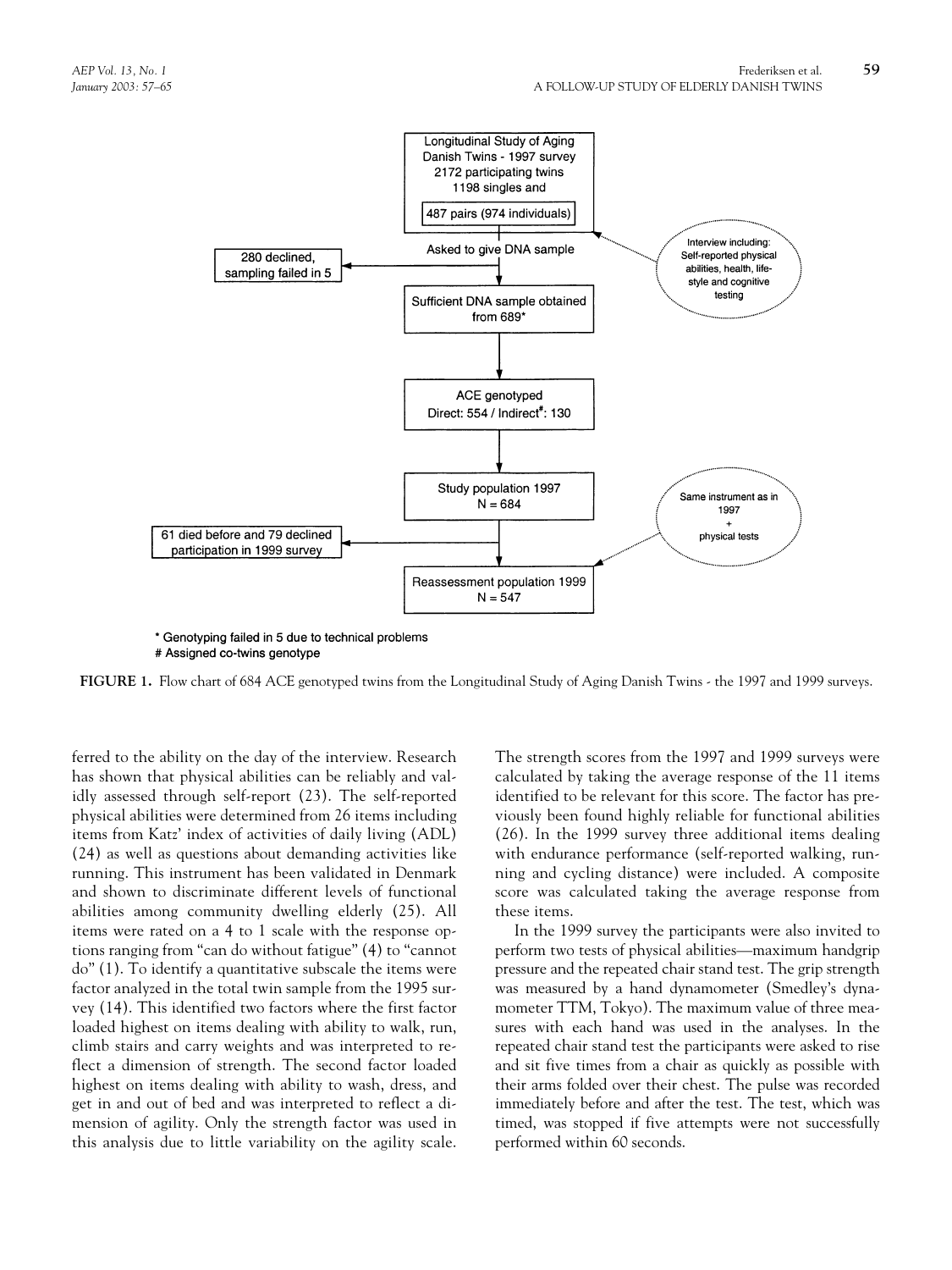The cognitive functioning of the participants was assessed using the mini mental state examination (MMSE), which was integrated in the interview.

## **Data Analyses**

Allele frequencies were computed from the genotype frequencies and Hardy-Weinberg equilibrium was tested by a  $\chi^2$  test with one degree of freedom. We compared the three ACEgenotypes with regard to physical and cognitive abilities and other characteristics at baseline (1997 interview wave) and in 1999 at the second interview wave. Longitudinal changes in cognitive skills and physical abilities were examined for twins participating in both interview waves. Finally, we examined the influence of ACE-genotype on survival through linkage with mortality data for the entire cohort.

Continuous variables were compared using multivariate linear regression models and categorical data were compared using logistic regression models controlling for the age of the participants. To account for the non-independence of the observations on twins, twins from pairs where both participated (intact pairs) were analyzed as clusters of two in the multivariate models (27). Data were sex-stratified due to a tendency to a larger proportion of women among the DI and DD genotypes.

The participants were followed from the date of blood sampling and until emigration, death, or end of study period (January 1, 2001), whichever event came first. Information on emigration and death was retrieved from the Danish Central Population Register, which is continuously updated. We used the Kaplan-Meier method, and the influence of ACE genotype on survival was ascertained using the log-rank test. Subsequently, a Cox proportional-hazards regression analysis was undertaken to determine ACE genotype as an independent risk factor controlling for the effects of sex, age, cognitive function (MMSE score), and self-rated health. These parameters were included in the analysis because they were associated with ACE genotype and survival. Education, which also differed by ACE genotype, was omitted from the final model, as it did not contribute significantly in explaining survival. The proportionality assumption was confirmed with a log minus log survival function plot.

The physical and cognitive functioning and survival among individuals from intact dizygotic (DZ) twin pairs that were discordant for ACE genotype were finally compared using the Sign test.

#### **RESULTS**

#### **Study Population**

The population comprised 684 individuals (Fig. 1), 450 (65.8 percent) females and 234 (34.2 percent) males. The mean age was 78.2 with a standard deviation (SD) of 4.4 (females: 78.4 (4.6), males: 77.8 (4.0)). Sixteen (2.3 percent) participated in the interview through a proxy responder.

#### **ACE Genotype**

In all, 169 (24.7 percent) twins had the II genotype, 344 (50.3 percent) the DI, and 171 (25.0 percent) the DD genotype. The genotype frequencies in men and women, and in the age groups shown in Table 1, were in Hardy-Weinberg equilibrium ( $p > 0.3$ ), and were highly comparable to proportions found in Danish populations in two previous studies (10, 28). The distribution of the ACE genotype in the MZ twins who were assigned to their co-twin's genotype did not differ from that of the other study subjects (results not shown).

#### **Baseline Characteristics**

Characteristics of the study population, which could potentially confound the association between ACE genotype and measures of physical and cognitive abilities and survival, are listed in Table 1. The distribution of most of these potential confounders between the ACE genotypes was highly comparable and the differences showed no stepwise trends across genotypes. However, the number with more than eight years of education was significantly higher in DD than in DI and II males,  $p = 0.02$  (Table 1). In addition, the proportion with poor or very poor self-rated health was lower in ID than DD males,  $p = 0.02$  (Table 1).

## **Physical Abilities**

Self-reported data about physical abilities were obtained from 683 individuals. The median strength scores from the two surveys as well as their mean relative difference did not vary substantially by ACE genotype (Table 2). The composite endurance score of self-reported walking, running, and cycling from the 1999 survey did not differ by ACE genotype (Table 2). The maximum handgrip pressure was measured in 488 individuals with a mean-grip strength (SD) of 24.4 kg (8.6). Grip strength was highly dependent on sex, age, height and weight, but since height and weight were comparable in the three ACE genotypes (Table 1) this measure was analyzed age-adjusted and sex-stratified as other physical performance measures. Mean grip strength did not vary by ACE genotype (Table 2). The chair stand test was successfully completed by 426 individuals. The mean time (SD) used was 12.5 seconds (4.5) and the mean increase in pulse after five chair stands was 7.8 (4.8) heartbeats per minute. Both the time used to complete the test and the increase in pulse were highly comparable in the ACE genotypes (Table 2). The proportion of twins unable to perform the grip-strength and chair stand test did not vary by genotype (results not shown).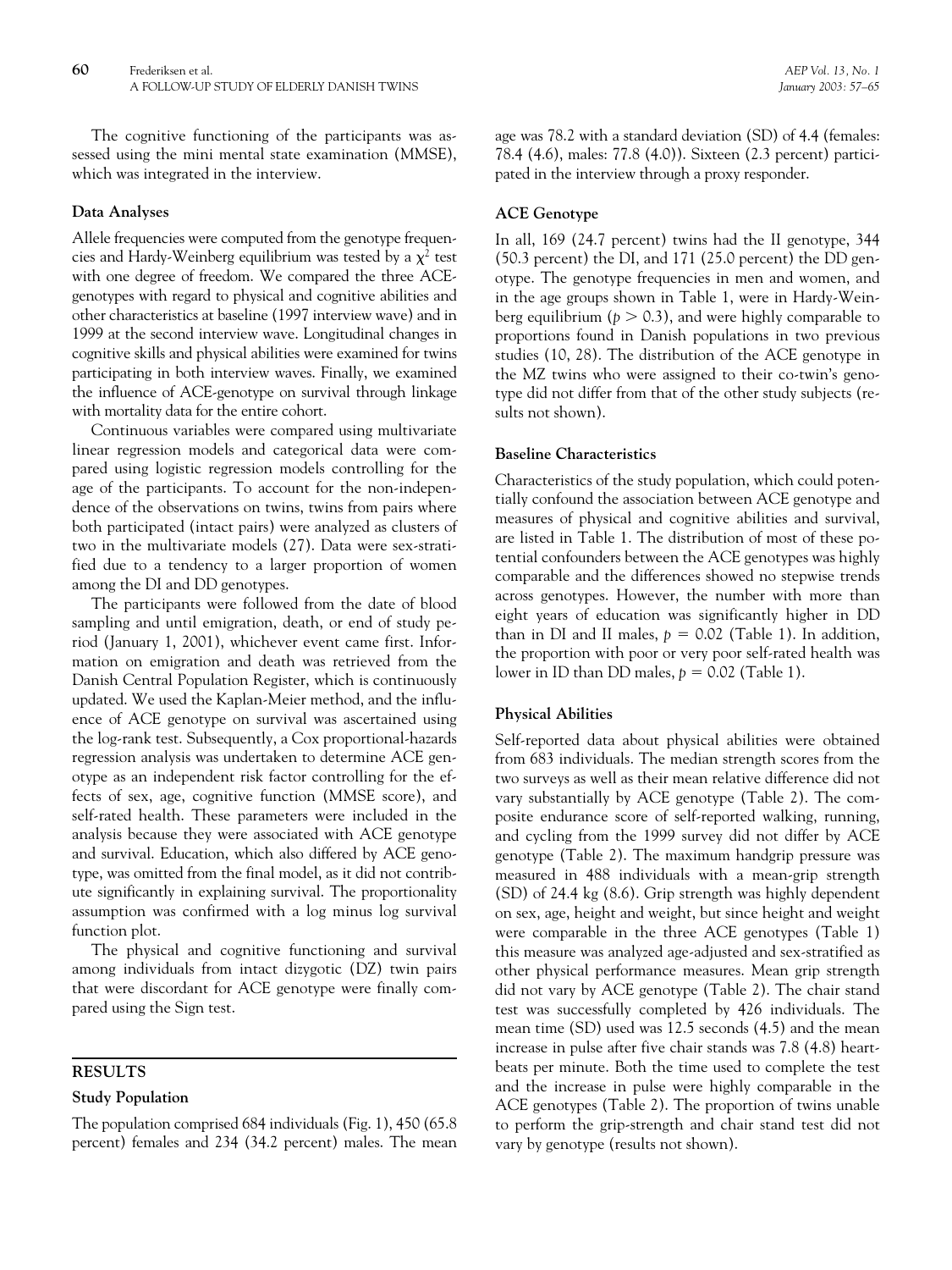| <b>ACE Genotypes</b>                          | Females        |                |                | Males          |                |                |
|-----------------------------------------------|----------------|----------------|----------------|----------------|----------------|----------------|
|                                               | $\rm{II}$      | ID             | DD             | $\rm{II}$      | ID             | DD             |
| N (percent)                                   | 101(59.8)      | 231(67.2)      | 118(69.0)      | 68 (40.2)      | 113 (32.8)     | 53 (31.0)      |
| Age, mean $\pm$ SD                            | $78.5 \pm 4.6$ | $78.5 \pm 4.6$ | $77.0 \pm 4.6$ | $76.8 \pm 3.3$ | $78.4 \pm 4.3$ | $77.9 \pm 3.9$ |
| BMI, mean $\pm$ SD                            | $24.5 \pm 4.1$ | $23.5 \pm 3.8$ | $23.4 \pm 4.1$ | $26.0 \pm 3.3$ | $25.2 \pm 2.8$ | $24.8 \pm 3.3$ |
| Education, $> 8$ yrs <sup>a</sup>             | 14 (13.9)      | 44 (19.2)      | 28(23.9)       | 9(13.4)        | 19 (17.0)      | 18 (34.0)      |
| Smokers, ever                                 | 57 (56.4)      | 121 (52.4)     | 56 (47.9)      | 56 (83.6)      | 91 (81.3)      | 42 (80.8)      |
| $Alcohol, > 10$ units/week                    | 8(8.7)         | 29(13.6)       | 16(15.0)       | 24 (40.0)      | 39 (37.9)      | 18(38.3)       |
| Self-reported diseases <sup>b</sup>           |                |                |                |                |                |                |
| <b>Diabetes</b>                               | 6(5.9)         | 10(4.3)        | 5(4.2)         | 2(2.9)         | 11(9.7)        | 6(11.3)        |
| Hypertension                                  | 33 (32.7)      | 66 (28.6)      | 33(28.0)       | 11(16.2)       | 26(23.2)       | 14 (26.4)      |
| Other cardiovascular <sup>c</sup>             | 13 (12.9)      | 31(13.4)       | 17(14.4)       | 10(14.7)       | 22(19.5)       | 7(13.2)        |
| Stroke                                        | 3(3.0)         | 12(5.2)        | 5(4.2)         | 7(10.3)        | 5(4.4)         | 6(11.3)        |
| Respiratory <sup>d</sup>                      | 9(8.9)         | 27(11.7)       | 12 (10.2)      | 17(25.0)       | 17(15.0)       | 14 (26.4)      |
| Poor/very poor self-rated health <sup>e</sup> | 7(7.1)         | 17(7.5)        | 11(9.3)        | 3(4.8)         | 3(2.8)         | 6(11.3)        |

|  |  |  |  |  |  | TABLE 1. Baseline characteristics of 684 twins participating in the longitudinal study of aging danish twins (LSADT) 1997 survey |
|--|--|--|--|--|--|----------------------------------------------------------------------------------------------------------------------------------|
|--|--|--|--|--|--|----------------------------------------------------------------------------------------------------------------------------------|

The figures are percentages within the respective ACE genotype in brackets if not otherwise stated.

No statistically significant differences among genotypes if not otherwise stated. Differences were tested with Logistic regression for categorical data and with multivariate linear regression for continuous data with the DD genotype as reference, controlling for age of the participants. Twins from intact pairs were analyzed as clusters of two in the multivariate models.

<sup>a</sup>Males, DI:  $p = 0.02$ , II:  $p = 0.02$ 

<sup>b</sup>Participants were asked if a physician had ever told them that they suffered from any of the mentioned diseases.

cAngina, myocardial infarction or heart failure

dChronic bronchitis or asthma

 $e$ Males, DI:  $p = 0.02$ , II:  $p = 0.25$ 

#### **Cognitive Abilities**

The MMSE-test was completed by 674 persons with a median score of 27.0 (quartiles 24.0–28.0). The median test scores and the mean difference in scores between the two surveys were comparable in the three ACE genotypes (Table 3). Although not statistically significant the proportion of individuals with a score below 24 was approximately seven percent higher in participants with the II genotype of

### **TABLE 2.** Physical abilities and ACE genotype

|                                                                |               | Females       |               | Males         |               |               |
|----------------------------------------------------------------|---------------|---------------|---------------|---------------|---------------|---------------|
| ACE genotype                                                   | П             | ID            | DD.           | $\mathcal{I}$ | ID            | DD            |
| Self reported physical abilities in 1997                       |               |               |               |               |               |               |
| Median strength score (quartiles)                              | 3.4(2.5, 3.7) | 3.5(2.6, 3.7) | 3.3(2.5, 3.7) | 3.5(2.5, 3.7) | 3.5(3.2, 3.8) | 3.5(2.9, 3.7) |
| N                                                              | 101           | 231           | 117           | 68            | 113           | 53            |
| Self reported physical abilities in 1999 <sup>a</sup>          |               |               |               |               |               |               |
| Median strength score (quartiles)                              | 3.3(2.5, 3.6) | 3.4(2.7, 3.5) | 3.4(2.5, 3.5) | 3.5(2.7, 3.6) | 3.4(2.6, 3.6) | 3.5(2.7, 3.7) |
| Mean endurance score (SD) <sup>b</sup>                         | 4.7(1.1)      | 4.7(1.1)      | 4.8(1.0)      | 4.2(1.2)      | 4.4(1.2)      | 4.4(1.4)      |
| N                                                              | 73            | 173           | 89            | 54            | 91            | 42            |
| Relative difference in self reported abilities 1997<br>to 1999 |               |               |               |               |               |               |
| Mean relative strength score difference (SD)                   | 0.05(0.2)     | 0.05(0.2)     | 0.02(0.2)     | 0.07(0.2)     | 0.07(0.2)     | 0.05(0.2)     |
| Measured physical performance in 1999                          |               |               |               |               |               |               |
| Mean grip strength (SD), kg                                    | 20.1(4.6)     | 19.6(4.7)     | 19.5(5.0)     | 34.2(7.2)     | 32.3(6.9)     | 31.7(8.8)     |
| N                                                              | 65            | 161           | 86            | 51            | 85            | 40            |
| Mean time to complete five chair stands (SD),<br>seconds       | 12.1(4.2)     | 12.9(4.8)     | 12.9(5.5)     | 12.4(3.7)     | 11.7(3.3)     | 12.4(5.1)     |
| Pulse increase after five chair stands (SD), bpm <sup>c</sup>  | 7.4(4.6)      | 7.4(4.4)      | 7.7(4.7)      | 8.5(4.6)      | 8.9(5.9)      | 7.9(4.7)      |
| N                                                              | 60            | 146           | 75            | 39            | 73            | 33            |

No statistically significant differences among genotypes. Differences were tested with multivariate linear regression for continuous data with the DD genotype as reference, controlling for age of the participants. Twins from intact pairs were analyzed as clusters of two in the multivariate models.

<sup>a</sup>Participants in 1999 follow-up were approximately 2 years younger at baseline than twins who only participated in 1997 survey ( $p < 0.001$ ).

 $b$ Mean composite measure of walking, running, and cycling distance  $\pm$  standard deviation.

<sup>c</sup>Beats per minute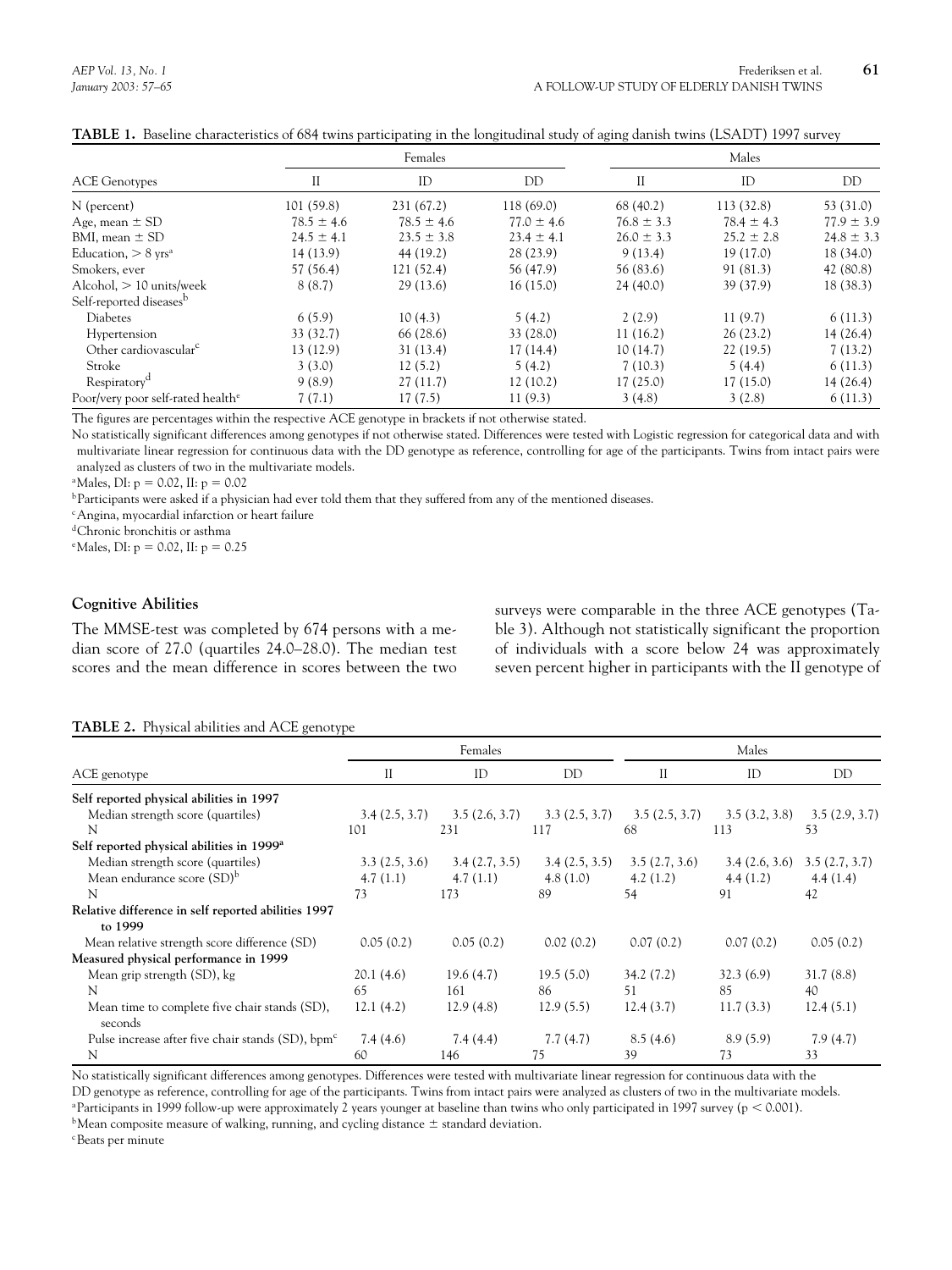|                                                 | Females           |                   |                   | Males             |                                     |                   |  |
|-------------------------------------------------|-------------------|-------------------|-------------------|-------------------|-------------------------------------|-------------------|--|
| ACE genotype                                    |                   | DІ                | DD                |                   | DI                                  | DD                |  |
| Median MMSE score 1997 (quartiles)              | 26.0 (23.0, 28.0) | 27.0 (24.0, 28.0) | 27.0 (25.0, 29.0) | 27.0 (23.0, 29.0) | 27.0 (24.0, 29.0) 27.0 (25.0, 28.0) |                   |  |
| Number with test score $\leq$ 24 (percent)      | 25(25.3)          | 42 (18.4)         | 21 (17.9)         | 18(27.3)          | 22 (19.8)                           | 10(18.9)          |  |
| Median MMSE score 1999 (quartiles) <sup>a</sup> | 26.0 (23.0, 28.0) | 27.0 (24.0, 28.0) | 26.5 (24.0, 29.0) | 28.0 (25.0, 29.0) | 27.0 (24.0, 28.5)                   | 27.0 (24.0, 29.0) |  |
| Number with test score $\leq$ 24 (percent)      | 19 (26.4)         | 34 (19.5)         | 15(16.7)          | 8 (15.4)          | 18(20.2)                            | 7(17.1)           |  |
| Mean relative MMSE score differences            |                   |                   |                   |                   |                                     |                   |  |
| 1997 to 1999 (SD)                               | 0.02(0.1)         | 0.01(0.1)         | 0.0(0.1)          | $-0.01(0.1)$      | 0.02(0.1)                           | 0.04(0.1)         |  |

**TABLE 3.** Mini Mental State Examination (MMSE) scores and ACE genotype

No statistically significant differences among genotypes. Differences were tested with Logistic regression for categorical data and with multivariate linear regression for continuous data with the DD genotype as reference, controlling for age of the participants. Twins from intact pairs were analyzed as clusters of two in the multivariate models.

<sup>a</sup>Participants in 1999 follow-up were approximately 2 years younger at baseline than their non-participating counter-parts ( $p < 0.001$ ).

both sexes in the 1997 survey. The proportion not participating in cognitive testing did not vary by genotype (results not shown).

#### **Survival**

**DD** 

DI

 $\mathbf{I}$ 

The mean follow-up time (SD) was 39.5 (10.3) months and none were lost to follow-up. During the follow-up period

130 participants died. The participants with the II genotype had marginally poorer survival,  $p = 0.02$  (Fig. 2). Controlling for sex, age at baseline, self-rated health and MMSE score in a Cox regression analysis indicated that the II genotype may be an independent risk factor for death, the hazard rates (HR) (95 percent confidence intervals) for the II compared with the ID and DD genotype being 1.6 (1.1–2.5), and 1.3 (0.8–2.1) respectively. The survival was not signifi-



**FIGURE 2.** Survival curves of 684 ACE genotyped twins from the Longitudinal Study of Aging Danish Twins - the 1997 and 1999 surveys.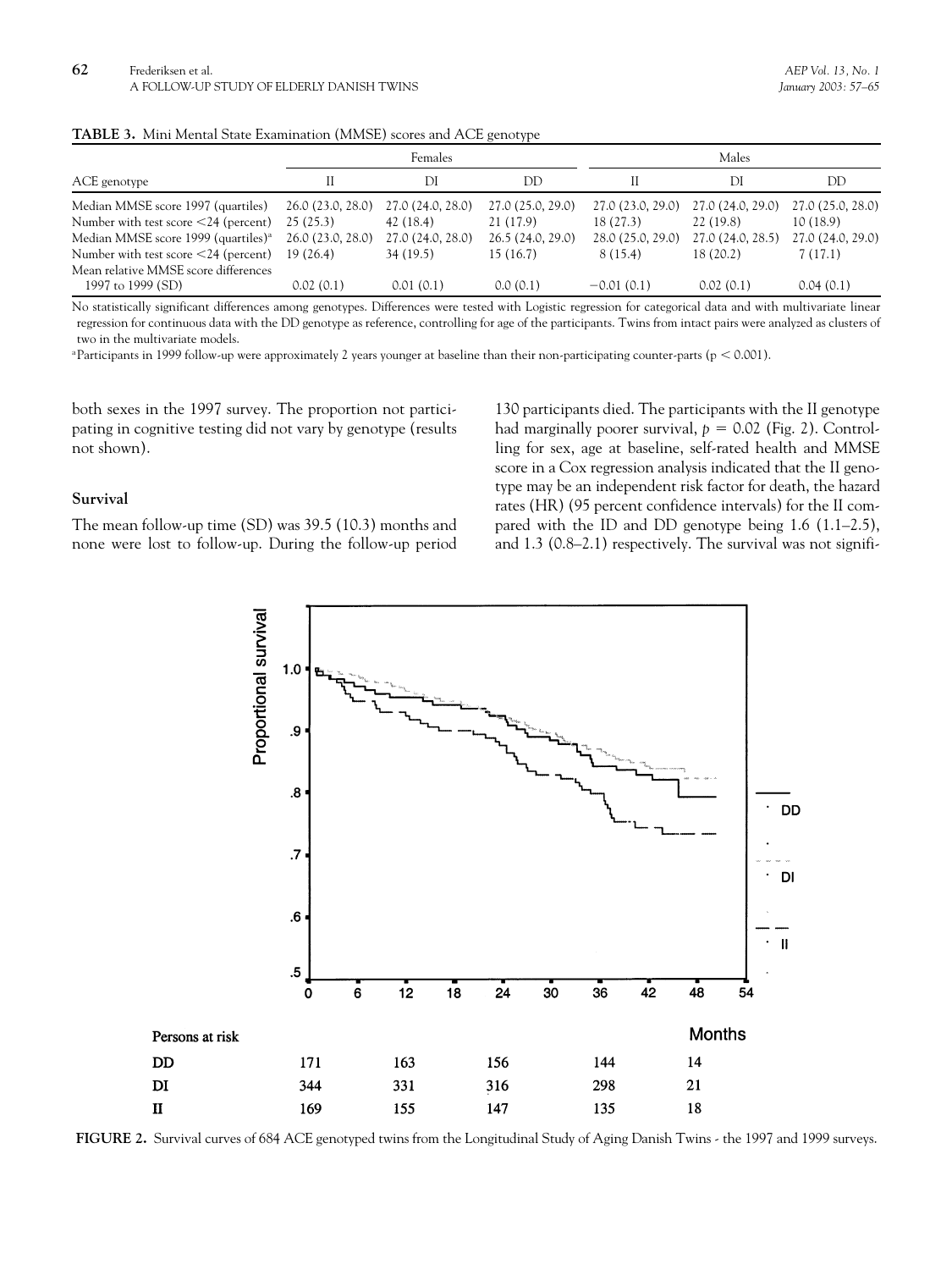cantly different in DD and DI persons (Fig. 2). Using the D as the dominant allele resulted in hazard rates of 1.5 (1.0– 2.2) for II compared with DI/DD persons.

#### **Subgroup Analyses**

Seventy-nine intact DZ twin pairs were discordant for ACE genotype. Physical and cognitive abilities as well as survival did not differ significantly between the individuals in these pairs (results not shown). Although statistics were not significant here, the proportion of self-reported diseases differed by genotype (Table 1). We therefore repeated the analyses restricted to those not suffering from any of the mentioned diseases but the results were virtually unaltered by this (results not shown).

#### **DISCUSSION**

In this study, we have focused on the possible association of the ACE genotypes with physical and cognitive performance and survival among the elderly. The study design provided both cross-sectional and longitudinal data. In our study, the ACE genotype was not associated with self-reported or measured physical performance or cognitive function. Having the D allele, however, improved chances of survival even after controlling for the effect of sex, age, cognitive function, and self-rated health. None of the analyses revealed any stepwise trends of the examined phenotypes with regard to ACE genotype.

The study population comprised twin pairs where both twins were alive at baseline, which could introduce selection bias. However, physical abilities in old twin pairs where both twins were alive have previously been shown only marginally better than in twins with a deceased cotwin (14). The instrument to determine physical performance in this study was self-report and measurements of upper and lower extremity function. This gives information from several functions each important for physical performance, none of which showed an association with ACE genotype. The assessment of physical abilities through selfreport was done with a questionnaire that has been validated in a Danish population on several occasions. Further, the reliability of self-reported physical functioning in the elderly is reported to be high (23). Both physical performance measures (grip strength and repeated chair stands) have been used in other studies among the elderly and have been shown to discriminate different levels of physical functioning (29, 30). All the previous association studies comparing physical performance with ACE genotype have studied young healthy individuals. Two different types of studies have been used: intervention and association studies. Among male military recruits the intervention studies have found improved muscular function (3, 4) and whole body anaerobic response (31) after physical training in II persons exceeding that of the D allele persons. The association studies have determined ACE genotype prevalence in élite athletes compared with controls. Some have found increased prevalence of the II genotype in mountaineers who ascended beyond 7,000 m without supplementary oxygen (3) or in Olympic competitors (5, 6), whereas others found no difference in ACE genotype prevalence (32). All the intervention studies have as expected found comparable physical performance at baseline between different ACE genotypes since the range of physical abilities is narrow in young persons especially when using selected groups e.g. military recruits for the intervention. In old age, however, the variation of physical abilities is large, therefore differences in a cross-sectional study should occur if the ACE genotype was important for physical performance in this age group. Furthermore, ACE genotype was not associated with rate of change in self-reported physical abilities. The cause of the discrepancy between this and the previous studies is unknown. A possible explanation could be the highly selected populations used in the previous studies of ACE genotype and physical performance.

We found no association between ACE genotype and cognitive function with the cross-sectional and the longitudinal approach. The previous studies have focused on the relation between ACE genotype and dementia and have come to quite different conclusions. The risk of dementia (all types) or AD have thus been reported to be increased with the I allele (7), and the D allele, but confined to the age group 66 to 71 years (8), or to the male sex (33), and to have no association with ACE genotype (34, 35). We studied associations between ACE genotype and cognitive function on a continuous scale. Only one other cross-sectional study has examined the association between ACE genotype and MMSE score and failed as in the present study to show any relation between genotype and cognition (36).

The impact of ACE genotype on longevity is unknown. One study found a significantly larger proportion of DD's among octogenarians (9), whereas in a study of 9203 persons from the Copenhagen City heart study (28) and in two studies of centenarians (10, 11) the DD proportion was similar in the age groups compared. We studied mortality longitudinally and found an increased mortality among II's in old age. To our knowledge, only one longitudinal study has investigated survival in relation to ACE genotype in 61 patients with renovascular disease where the DD patients had a poorer survival than the ID patients (37). The small difference in the survival curves in the present study indicates that the ACE genotype does not have a major impact on survival and that the poorer II survival may reflect random variation.

In conclusion, we found no substantial effects of ACE genotype on physical and cognitive performance in neither the cross-sectional nor the follow-up study. Persons with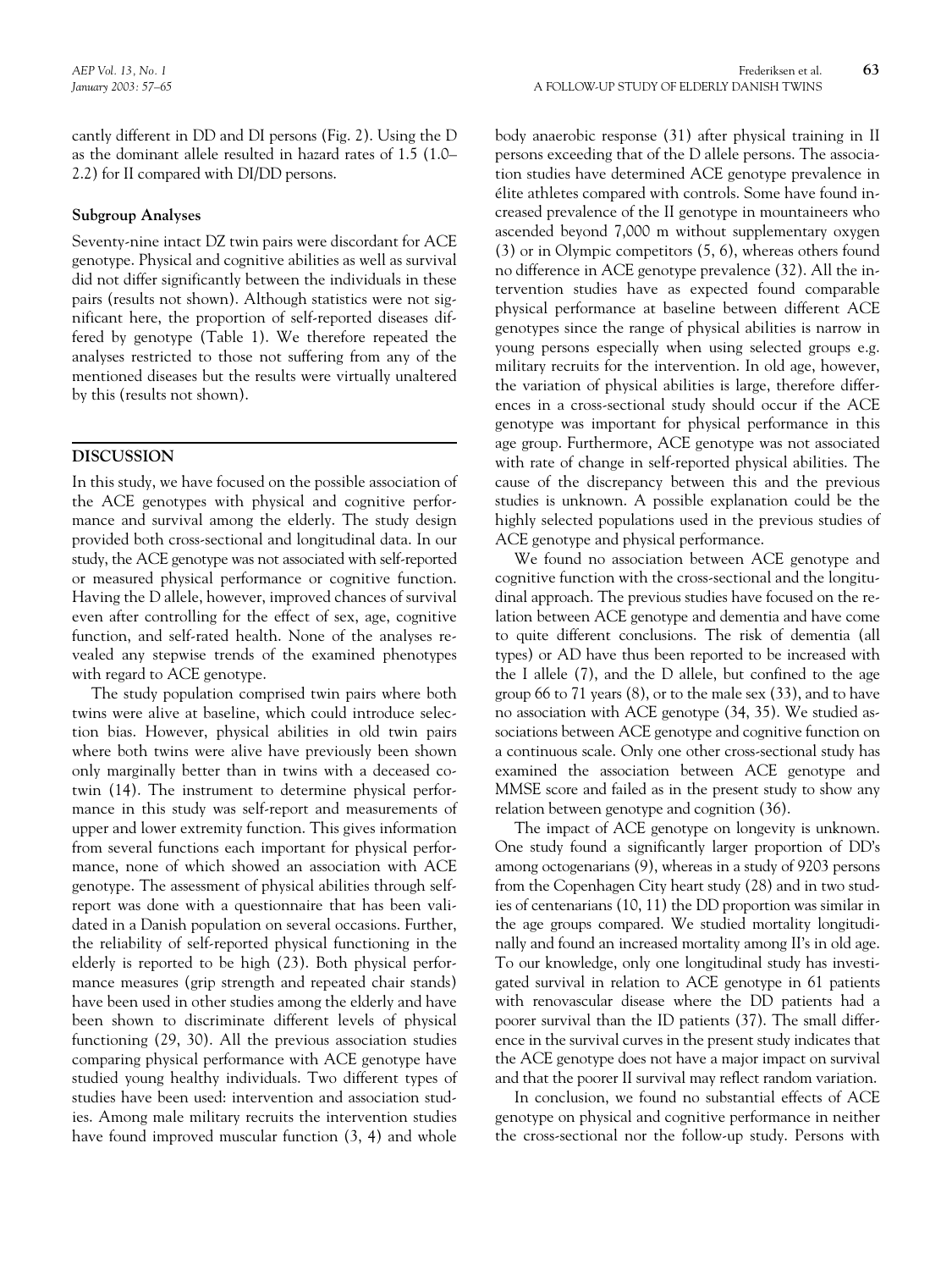the D allele may have better survival chances than other persons have.

Supported by the US National Institute on Aging research grant NIA-PO1-AG08761, and the Danish National Research Foundation.

#### **REFERENCES**

- 1. Rigat B, Hubert C, Alhenc GF, Cambien F, Corvol P, Soubrier F. An insertion/deletion polymorphism in the angiotensin I-converting enzyme gene accounting for half the variance of serum enzyme levels. J Clin Invest. 1990;86:1343–1346.
- 2. Keavney B, McKenzie C, Parish S, Palmer A, Clark S, Youngman L, et al. Large-scale test of hypothesised associations between the angiotensin- converting-enzyme insertion/deletion polymorphism and myocardial infarction in about 5000 cases and 6000 controls. International Studies of Infarct Survival (ISIS) Collaborators. Lancet. 2000;355:434–442.
- 3. Montgomery HE, Marshall R, Hemingway H, Myerson S, Clarkson P, Dollery C, et al. Human gene for physical performance. Nature. 1998;393:221.
- 4. Williams AG, Rayson MP, Jubb M, World M, Woods DR, Hayward M, et al. The ACE gene and muscle performance. Nature. 2000;403:614.
- 5. Gayagay G, Yu B, Hambly B, Boston T, Hahn A, Celermajer DS, et al. Elite endurance athletes and the ACE I allele - the role of genes in athletic performance. Hum Genet. 1998;103:48–50.
- 6. Myerson S, Hemingway H, Budget R, Martin J, Humphries S, Montgomery H. Human angiotensin I-converting enzyme gene and endurance performance. J Appl Physiol. 1999;87:1313–1316.
- 7. Kehoe PG, Russ C, McIlory S, Williams H, Holmans P, Holmes C, et al. Variation in DCP1, encoding ACE, is associated with susceptibility to Alzheimer disease. Nat Genet. 1999;21:71–72.
- 8. Farrer LA, Sherbatich T, Keryanov SA, Korovaitseva GI, Rogaeva EA, Petruk S, et al. Association between angiotensin-converting enzyme and Alzheimers disease. Arch Neurol. 2000;57:210–214.
- 9. Luft FC. Bad genes, good people, association, linkage, longevity and the prevention of cardiovascular disease. Clin Exp Pharmacol Physiol. 1999;26:576–579.
- 10. Bladbjerg EM, Andersen-Ranberg K, de Maat MP, Kristensen SR, Jeune B, Gram J, et al. Longevity is independent of common variations in genes associated with cardiovascular risk. Thromb Haemost. 1999;82:1100–1105.
- 11. Blanche H, Cabanne L, Sahbatou M, Thomas G. A study of French centenarians: are ACE and APOE associated with longevity? C R Acad Sci III. 2001;324:129–135.
- 12. Dragovic T, Minshall R, Jackman HL, Wang LX, Erdos EG. Kininase II-type enzymes. Their putative role in muscle energy metabolism. Diabetes. 1996;45(Suppl 1):S34–S37.
- 13. Wright JW, Harding JW. Brain angiotensin receptor subtypes in the control of physiological and behavioral responses. Neurosci Biobehav Rev. 1994;18:21–53.
- 14. Christensen K, McGue M, Yashin A, Iachine I, Holm NV, Vaupel JW. Genetic and environmental influences on functional abilities in Danish twins aged 75 years and older. J Gerontol A Biol Sci Med Sci. 2000;55:M446–M452.
- 15. McGue M, Christensen K. The heritability of cognitive functioning in the very old: Evidence from Danish twins aged 75 and older. Psychol Aging. 2001;16:272–280.
- 16. McClearn GE, Johansson B, Berg S, Pedersen NL, Ahern F, Petrill SA, et al. Substantial genetic influence on cognitive abilities in twins 80 or more years old. Science. 1997;276:1560–1563.
- 17. Herskind AM, McGue M, Holm N, Sørensen TIA, Harvald B, Vaupel JW. The heritability of human longevity: a population-based study of 2872 Danish twin pairs born 1870–1900. Hum Genet. 1996;97:319– 323.
- 18. Christensen K, Holm NV, McGue M, Corder L, Vaupel JW. A Danish population-based twin study on general health in the elderly. J Aging Health. 1999;11:49–64.
- 19. Hauge M. The Danish Twin Register; In: Mednick S A, Baert A E, Bachmann B P, eds. Prospective longitudinal research: An empirical basis for the primary prevention of phychosocial disorders London: Oxford University Press; 1981**:**217–221.
- 20. Rigat B, Hubert C, Corvol P, Soubrier F. PCR detection of the insertion/deletion polymorphism of the human angiotensin converting enzyme gene (DCP1) (dipeptidyl carboxypeptidase 1). Nucleic Acids Res. 1992;20:1433.
- 21. Shanmugan V, Sell KW, Sha BK. Mistyping ACE heterozygotes. PCR Methods Appl. 1993;Oct:120–121.
- 22. Ueda S, Heeley RP, Lees KR, Elliott HL, Connell JM. Mistyping of the human angiotensin-converting enzyme gene polymorphism: frequency, causes and possible methods to avoid errors in typing. J Mol Endocrinol. 1996;17:27–30.
- 23. Jette AM. The Functional Status Index: reliability and validity of a self-report functional disability measure. J Rheumatol. 1987;14(Suppl 15):15–21.
- 24. Katz S, Ford AB, Moskowitz RW, Jackson BA, Jaffe MW. Studies of illness in the aged. The index of ADL: A standardized measure of biological and Psychological function. JAMA. 1963;185:914–919.
- 25. Schultz-Larsen K, Avlund K, Kreiner S. Functional ability of community dwelling elderly. Criterion-related validity of a new measure of functional ability. J Clin Epidemiol. 1992;45:1315–1326.
- 26. Nybo H, Gaist D, Jeune B, McGue M, Vaupel JW, Christensen K. Functional status and self-rated health in 2,262 nonagenarians: the Danish 1905 Cohort Survey. J Am Geriatr Soc. 2001;49:601–609.
- 27. StataCorp. Stata Statistical Software: Release 6.0. College Station, TX: Stata Corporation 1999.
- 28. Agerholm LB, Nordestgaard BG, Steffensen R, Sorensen TI, Jensen G, Tybjaerg HA. ACE gene polymorphism: ischemic heart disease and longevity in 10,150 individuals. A case-referent and retrospective cohort study based on the Copenhagen City Heart Study. Circulation. 1997;95:2358–2367.
- 29. Giampaoli S, Ferrucci L, Cecchi F, Lo NC, Poce A, Dima F, et al. Hand-grip strength predicts incident disability in non-disabled older men. Age Ageing. 1999;28:283–288.
- 30. Guralnik JM, Simonsick EM, Ferrucci L, Glynn RJ, Berkman LF, Blazer DG, et al. A short physical performance battery assessing lower extremity function: association with self-reported disability and prediction of mortality and nursing home admission. J Gerontol. 1994;49:M85–M94.
- 31. Montgomery H, Clarkson P, Barnard M, Bell J, Brynes A, Dollery C, et al. Angiotensin-converting-enzyme gene insertion/deletion polymorphism and response to physical training. Lancet. 1999;353:541– 545.
- 32. Taylor RR, Mamotte CD, Fallon K, van Bockxmeer FM. Elite athletes and the gene for angiotensin-converting enzyme. J Appl Physiol. 1999;87:1035–1037.
- 33. Amouyel P, Richard F, Cottel D, Amant C, Codron V, Helbecque N. The deletion allele of the angiotensin I converting enzyme gene as a genetic susceptibility factor for cognitive impairment. Neurosci Lett. 1996;217:203–205.
- 34. Chapman J, Wang N, Treves TA, Korczyn AD, Bornstein NM. ACE, MTHFR, factor V Leiden, and APOE polymorphisms in patients with vascular and Alzheimer's dementia. Stroke. 1998;29:1401–1404.
- 35. Scacchi R, De Bernardini L, Mantuano E, Vilardo T, Donini LM, Ruggeri M, et al. DNA polymorphisms of apolipoprotein B and angio-